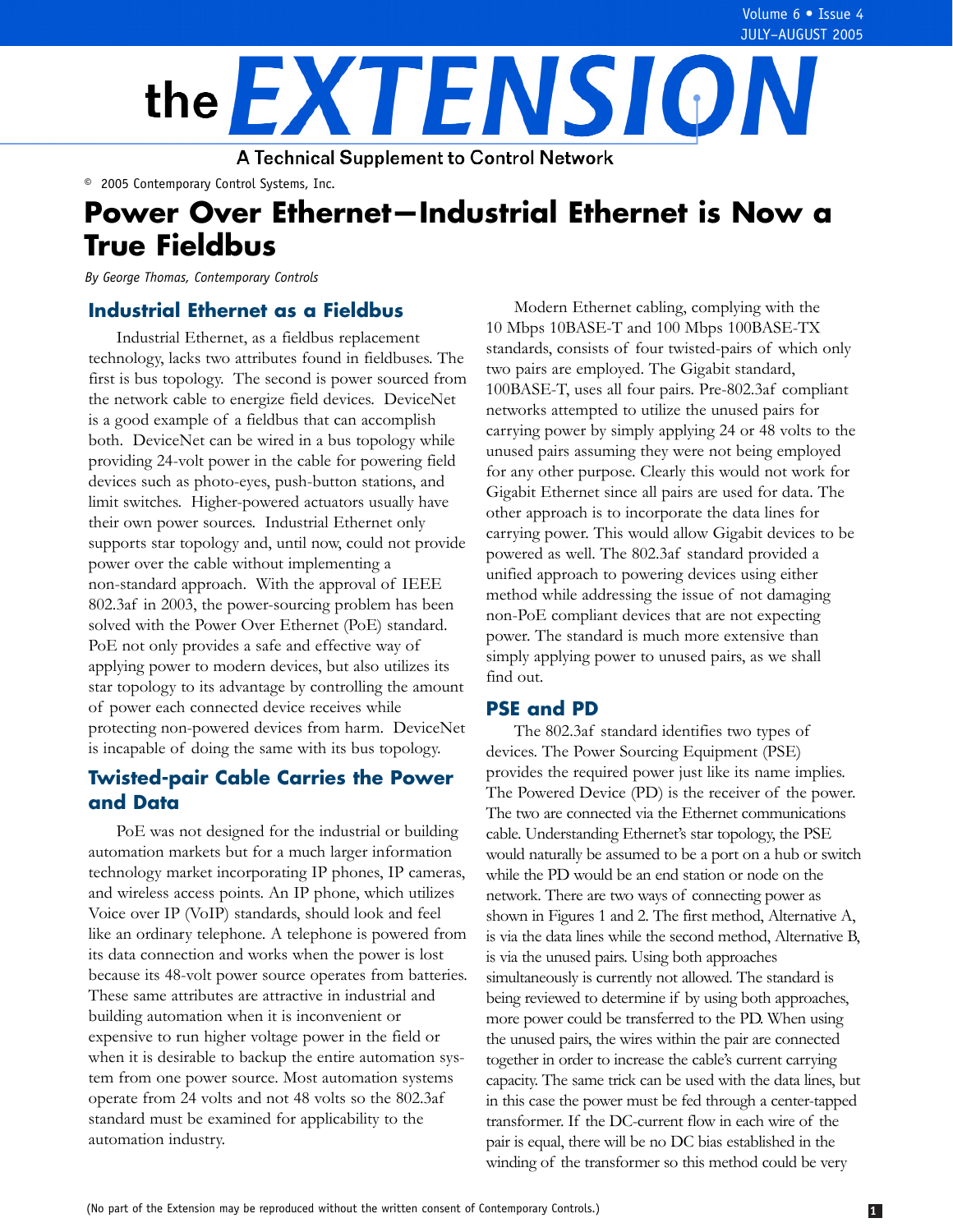effective for carrying power and data simultaneously. In fact, this method is the only one possible for using Gigabit Ethernet since no spare pairs exist. A PSE can be designed to source power either through the data lines or through the unused pairs. The PD must be able to do either, making the PD design a bit more complex.



**Figure 1—Alternative A. The signal pairs carry both data and power. Polarity is indeterminate.** 



#### **Figure 2—Alternative B. The unused pairs carry power. Polarity is as shown.**

The power being supplied by the PSE is a nominal 48 volts (44 to 57 volts). When using the spare pairs for power, the voltage polarity is defined. When using the data pairs for power, the voltage polarity is undefined requiring the PD to be able to accept either polarity and still function. The reason being that a crossover cable could be between the PSE and the PD. Normally, a straight-through cable is used to connect a switch to an end device (see Figure 1). The end device is wired as an MDI while the switch is wired as an MDIX. The "X" means that the switch implements an internal crossover function by having transmitters on the switch connect to receivers on the end device, and receivers on the switch connect to transmitters on the end device. If two MDI-compliant devices need to communicate to one another (an end device to another end device), then a crossover cable is required to make the equivalent connection. Modern switches have a feature called Auto-MDIX where the switch port will adjust to either a straight-through cable or a crossover cable and still function with an end device or another switch port. A crossover cable matches up data pairs by having pins 1 and 2 on one side connect to 3 and 6 on the other. Likewise,

pins 3 and 6 are matched up with 1 and 2. Because of this crossover situation, the polarity of the voltage on the data pairs will reverse at the PD. To guard against this reverse voltage condition, an auto-polarity circuit should be used at the PD. Crossover cables do not affect the spare pairs. Therefore, the PD will experience no polarity change. To be safe, it is best to incorporate auto-polarity on the spare pairs as well.

### **End-point and Mid-span PSEs**

There are two kinds of PSEs. The first is an endpoint PSE (Figures 3 and 4) where the power sourcing equipment is within the hub or switch. The Ethernet switch now becomes a Power Sourcing Ethernet switch adding complexity and expense. However, field cabling is not disturbed. The standard Ethernet switch is now replaced with a PoE Ethernet switch. In terms of data handling, the PoE switch operates identically to that of a non-PSE switch. Additional circuitry and an adequate power supply are necessary to serve the powered Ethernet ports, but not all ports need to be powered and frequently this is done to reduce power supply requirements. A switch-to-switch cascading connection (uplink) would not need powered ports so non-PoE ports would be present in PoE switches.



**Figure 3—An end-point PSE can utilize Alternative A or B. Alternative A is shown above.** 



**Figure 4—Alternative B utilizes the spare pairs for carrying power. No specialized data transformers required at the PSE.** 

The second PSE is the mid-span PSE (Figure 5) where the mid-span device can reside anywhere within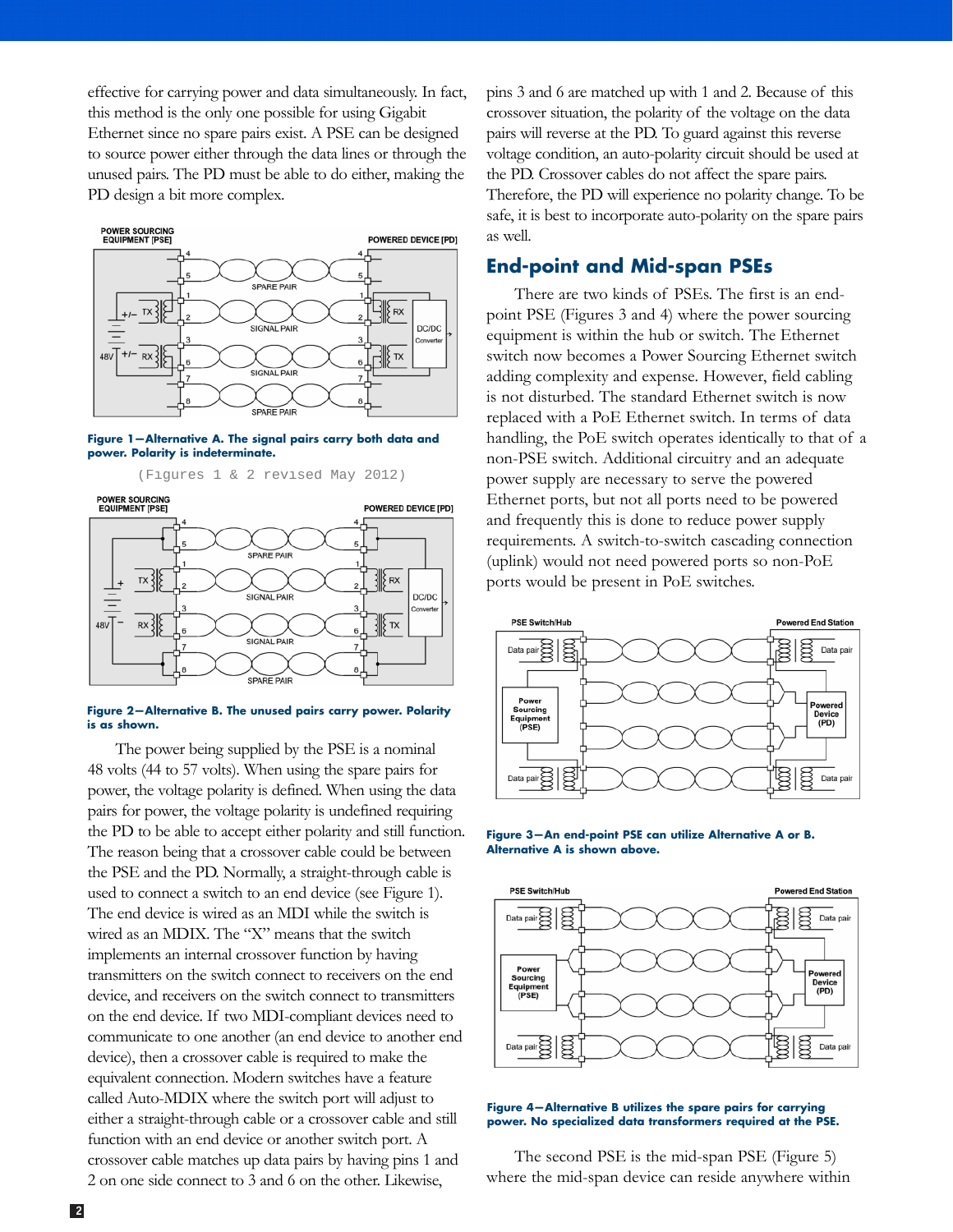the 100-meter length of Ethernet cable attaching a conventional hub or switch port to an end station. The advantage of this device is that standard off-the-shelf Ethernet switches can be retained in PoE applications since the power comes from the mid-span device and not the switch. In this application, the Ethernet switch is not disturbed, as is the field cabling. The mid-span device is not a hub or a switch but mostly resembles that of a patch panel with a conventional Ethernet input port and a corresponding powered output port. The downside of it is that it doubles the connections and introduces another piece of equipment to mount and energize. Mid-span devices are beneficial for testing the PoE concept or for operating with legacy equipment during a retrofit.



Midspan PSE, Alternative B **Figure 5—A mid-span device can only use Alternative B and, therefore, will not operate with Gigabit Ethernet.** 

## **Alternatives A or B**

As mentioned previously, there are two ways of energizing end devices. Power can be applied to either the data pairs or the spare pairs but not both. An end-point PSE vendor makes the choice. On the other hand, the PD vendor has no choice and must be able to handle either method. Notice in Figure 4 that the PSE vendor decided to use the spare pairs (Alternative B) to power the PD. In this case, no special consideration was given to the transformers on the data lines. Since the PD must accommodate either Alternative A or B, the PD must utilize center-tapped transformers. The PSE vendor could have easily decided to use the data pairs (Alternative A) as shown in Figure 3. The vendor is allowed to support both approaches but not at the same time.

In Figure 4, the mid-span PSE vendor utilized Alternative B. This is the only choice for a mid-span device since the data lines must be passed without disruption. Since spare pairs are being used, a mid-span device cannot be used with Gigabit Ethernet. Only Alternative A systems can support Gigabit Ethernet. In this situation, the end-point PSE and PD would both need four, center-tapped transformers.

Regardless of which alternative is being used, there is an electrical isolation issue for the PD. The standard specifies 1500 volt RMS isolation. Not only must the transformers be so rated, the DC-DC converter within the PD must have the same isolation. This eliminates the lower cost converters that have no input transformer. A proper implementation would require transformer isolation on the input to the DC-DC converter. Again, this increases the cost of the PD.

### **Device Identification and Classification**

Power management is possible with 802.3af standard. In order to protect non-PoE compliant devices from receiving unexpected power, an identification process is performed during connection time. Un-attached PSE ports are un-powered in their dormant state. When a device is first attached to a PSE port, it must present itself as a nominal 25k ohm resistance. This is called its Detection Signature, which the PSE tries to identify by applying up to 10.1 volts while measuring the current. Once identified, the PD may or may not participate in a classification process, which is used to determine the power that must be reserved for the PD. There are currently four classes of power (0 through 3) and one reserved class(class 4). Class 0 is the default class indicating that the PD may use a minimum of 0.44 watts to the maximum allowed, which is 12.95 watts. With the default setting, there is no power management. Notice the minimum power requirement. The PSE will remove from devices that draw less than the minimum required. Classes 1 through 3 offer a range of power as shown in Table 1. The PSE will apply a higher voltage (up to 20.5 volts) in order to determine the class of device by measuring the resulting current. This current signifies the class and is called the Classification Signature. If none of the anticipated currents are measured, the device is deemed to be a class 0 device and no power management is possible. In either case, the output voltage is then increased to its nominal 48 volts while its output current is monitored.

| Class | Usage       | Range of maximum Power<br>Power used by the PD |
|-------|-------------|------------------------------------------------|
| n     | Default     | 0.44 to 12.95 Watts                            |
|       | Optional    | 0.44 to 3.84 Watts                             |
| 2     | Optional    | 3.84 to 6.49 Watts                             |
| 3     | Optional    | 6.49 to 12.95 Watts                            |
|       | Not Allowed | Reserved for Future Use                        |

#### **PD Power Classification**

**Table 1—Four power classes are currently available, however, only three classes have the possibility of being managed.**